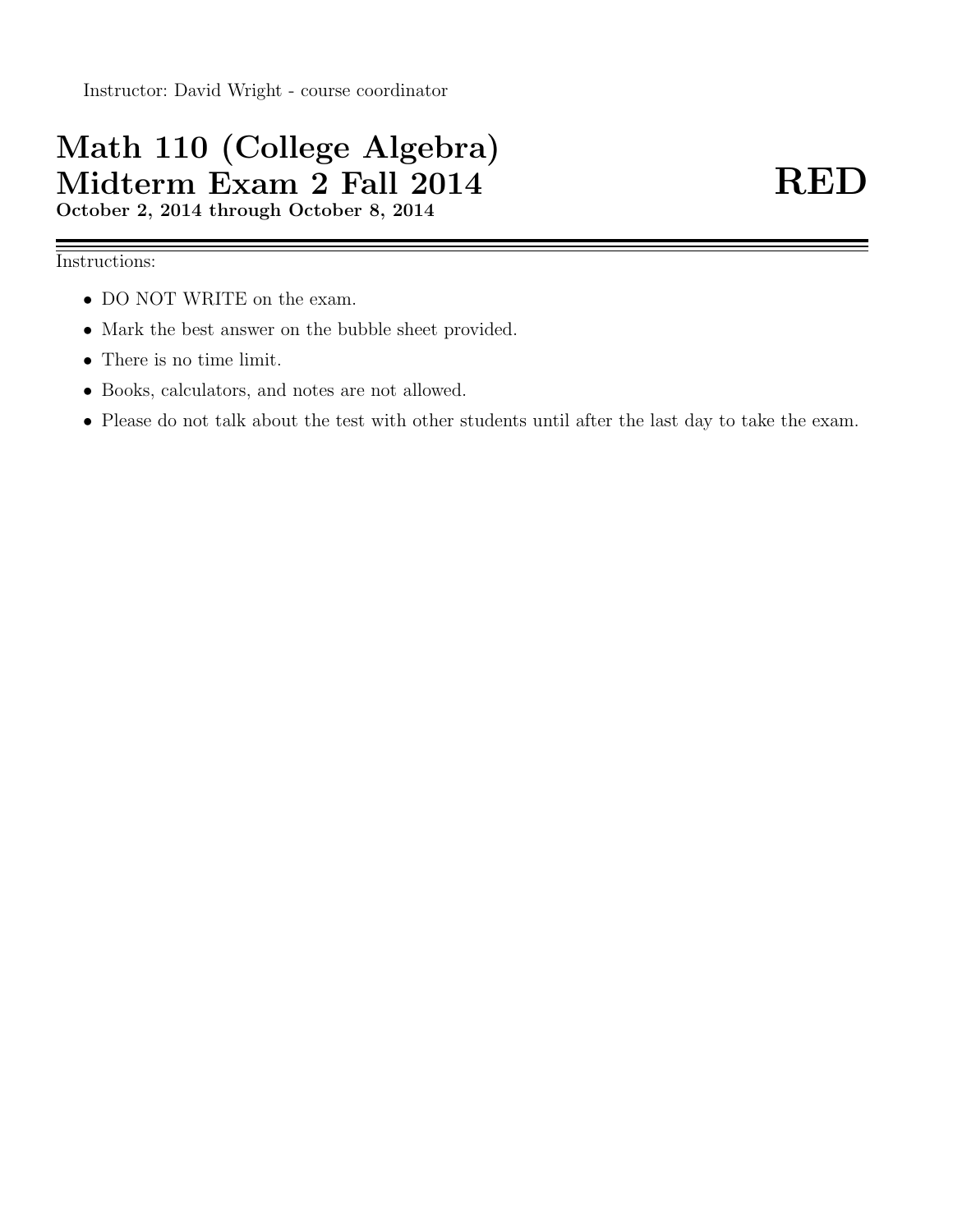- 1. Which of the following polynomials has degree 7?
	- a) 7 b)  $5x^2(x^2-3)^5$ c)  $x^7 - x^9$
	- d)  $x(x-3)(x+2)^2(x-1)^3$  e)  $x^3 + x^4$ f)  $7(x-1)^2+13$

2. Determine the interval on which the function  $f(x) = x^2 + 3x + 2$  is increasing.

a)  $(-2,-1)$  b)  $(-\infty,0)$  c)  $(-3,\infty)$ 

d) 
$$
\left(-\frac{3}{2}, \infty\right)
$$
 e)  $\left(-\infty, -\frac{1}{4}\right)$  f)  $\left(-2, -\frac{1}{4}\right)$ 

3. Determine where  $f(x) = x^4 + x^3 - 12x^2 < 0$ .

- a)  $(-4, 0) \cup (3, \infty)$  b)  $(-4, 0) \cup (0, 3)$
- c)  $(-\infty, -4) \cup (0, 3)$  d)  $(-\infty, -4) \cup (3, \infty)$
- e) All real numbers. f)  $f(x)$  is nowhere positive.
- 4. What is the domain of  $R(x) = \frac{x^3}{4+x^2}$  $\frac{x^4+x^2}{x^4+x^2}$ ?
	- a)  ${x|x \neq 0}$  b)  ${x|x \neq 0, x \neq -1}$
	- c)  ${x|x \neq 0, x \neq -1, x \neq 1}$  d)  ${x|x \neq -1, x \neq 1}$
	- e)  $\{x|x \neq -1\}$  f) All real numbers.

5. Find all the vertical asymptotes of  $f(x) = \frac{x^2 - 4x + 3}{x^2 - 4x + 3}$  $\frac{1}{x^2-1}$ .

- a)  $x = 3, 1$  b)  $x = 1$  c)  $x = -1$
- d)  $x = \sqrt{ }$ e)  $x = -3, -1$  f)  $x = -1, 1$

6. What is the equation of the oblique asymptote of  $R(x) = \frac{5x^4 - 2x^3 + 1}{x^3 - x^2 + 1}$  $\frac{x}{x^3-x^2+1}$ ?

- a)  $y = 5x$  b)  $y = 5x + 1$  c)  $y = 5x 1$
- d)  $y = 5x + 2$  e)  $y = 5x 2$  f)  $y = 5x + 3$

#### Continue to Next Page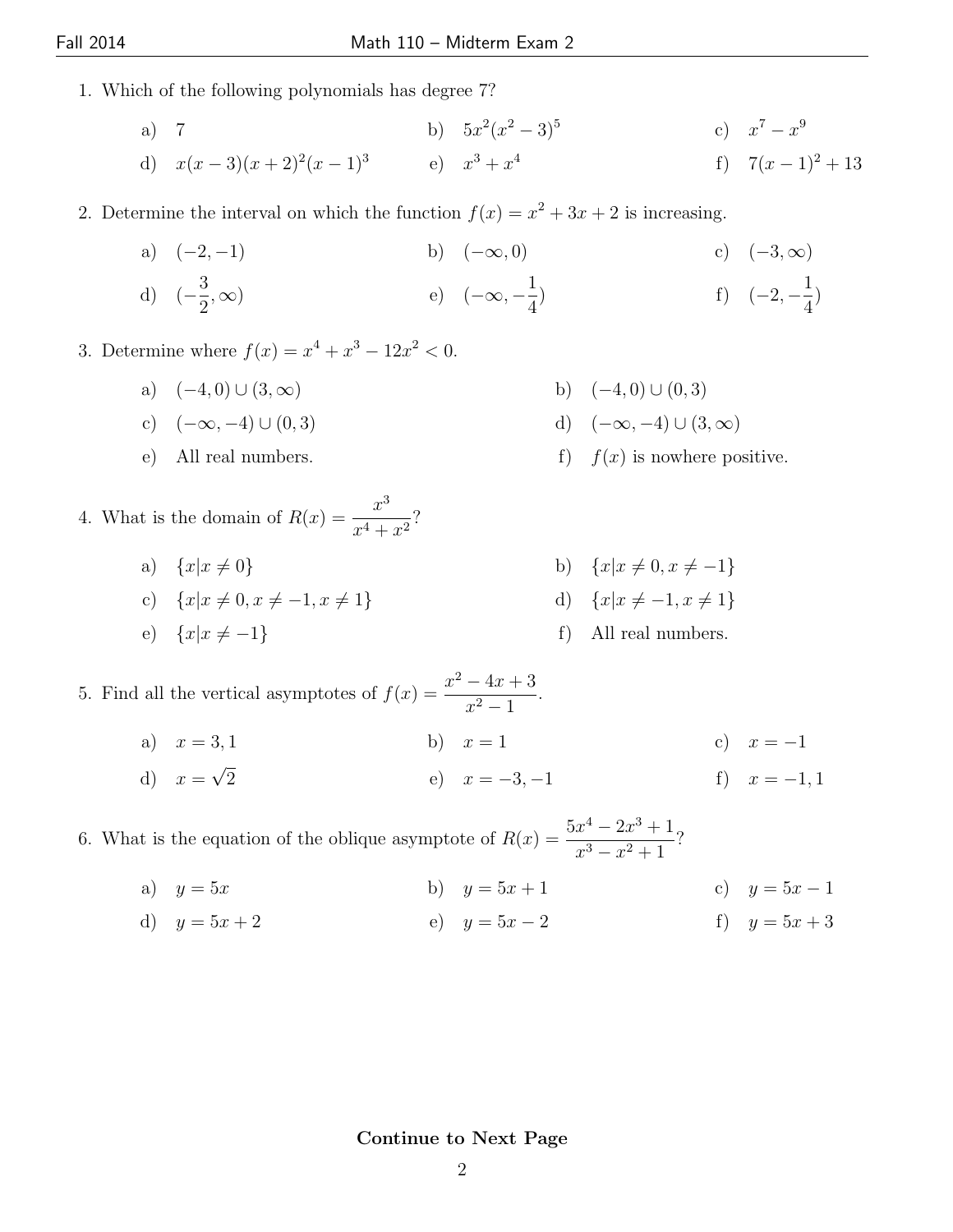

7. Consider the graph. Which of the following is a candidate function for this graph?

- a)  $\frac{-2(x+2)^2(x-4)}{(x+4)(x-2)^2}$  $(x+4)(x-2)^2$ b)  $\frac{2(x+2)^2(x-4)}{(x+4)(x-2)^2}$  $(x+4)(x-2)^2$ c)  $\frac{2(x-2)^2(x+4)}{(x-4)(x+2)^2}$  $(x-4)(x+2)^2$ d)  $\frac{(x-2)^2(x+4)}{(x-4)(x+2)}$  $(x-4)(x+2)$ e)  $\frac{(x+2)^2(x-4)}{(x-4)(x+2)}$  f)  $\frac{(x+2)^2}{2(x+4)^2}$  $(x-4)$  $2(x+4)^2(x-2)$ 8. Where is  $\frac{x+1}{2}$  $\frac{x+1}{x^2-4}$  positive?
	- a)  $(-\infty, -2) \cup (-1, 2)$  b)  $(-\infty, -2) \cup (2, \infty)$
	- c)  $(-2,-1) \cup (2,\infty)$  d)  $(-1,2) \cup (2,\infty)$
	-
- 
- 
- e)  $(-2,-1) \cup (-1,2)$  f) All real numbers.

Continue to Next Page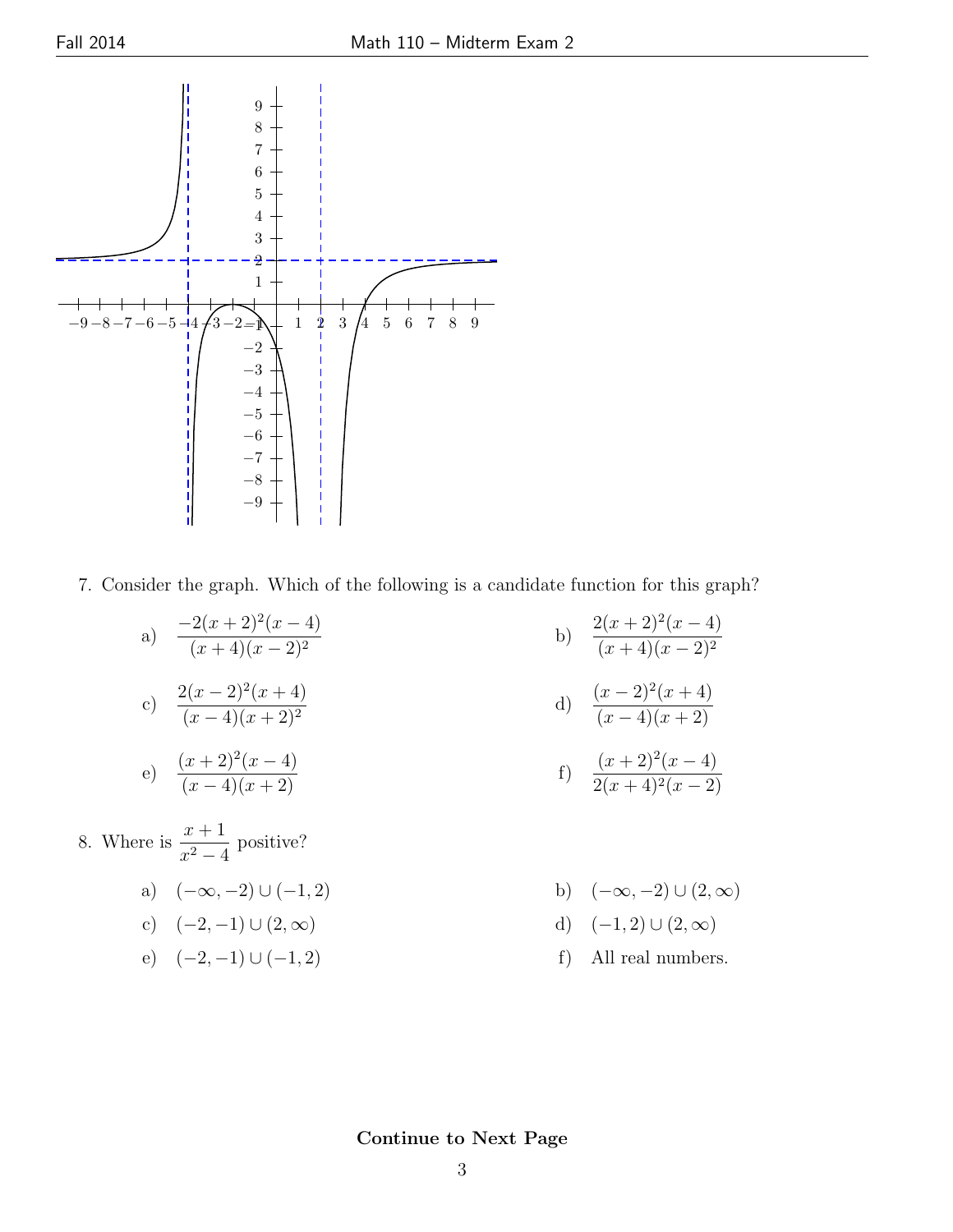- 9. Which of the following is an asymptote of  $\frac{2x^2 5x + 2}{x^2 6x + 2}$  $\frac{3x+2}{x^2-9}$ ?
	- a)  $x = 2$  b)  $x = -2$ c)  $y = 2$  d)  $y = -2$
	- e)  $y = 2x 5$  f)  $x = 9$
- 10. Solve the inequality  $x^2 \leq x + 20$ .
	- a)  $(-5, 4)$  b)  $(-4, 5)$
	- c)  $[-5, 4]$  d)  $[-4, 5]$
	- e)  $(-\infty, -5) \cup (4, \infty)$  f)  $(-\infty, -4) \cup (5, \infty)$

11. Solve the inequality  $\frac{(x-1)(3-x)}{(x+1)(3-x)}$  $\frac{f'(x-\alpha)}{(x+3)^2} \leq 0.$ 

- a)  $(-3,1) \cup (1,3)$  b)  $[-3,1) \cup (1,3]$ c)  $(-\infty, -3) \cup [3, \infty)$  d)  $(-\infty, -3) \cup (-3, 1) \cup (3, \infty)$
- e)  $(-\infty, -3) \cup (-3, 1] \cup [3, \infty)$  f)  $(-\infty, -3) \cup (-3, \infty)$
- 12. Solve the inequality  $\frac{x^2-4}{x^2-4}$  $\frac{1}{x} \leq 3.$ 
	- a)  $[-1, 4]$  b)  $(-1, 4)$ c)  $[-1, 0) \cup (0, 4]$  d)  $(-\infty, -1] \cup (0, 4]$ e)  $(-\infty, -1) \cup [0, 4)$  f)  $[-1, 0) \cup [4, \infty)$

13. What is the remainder when  $x^{101} - 9x^{99} + x^2 - 7$  is divided by  $x - 3$ ?

- a) 0 b) 1 c)  $-1$ d) 2 e)  $-2$  f) 3
- 14. Use the rational zeros theorem (or rational roots test) to determine which of the following is not a potential zero of  $3x^{35} - 15x^{17} + 7x^{14} + 2x - 15$ .
	- a) 15 b)  $-5$  c) 1
	- d)  $rac{5}{3}$ e) − 1 3 f) − 1 5

#### Continue to Next Page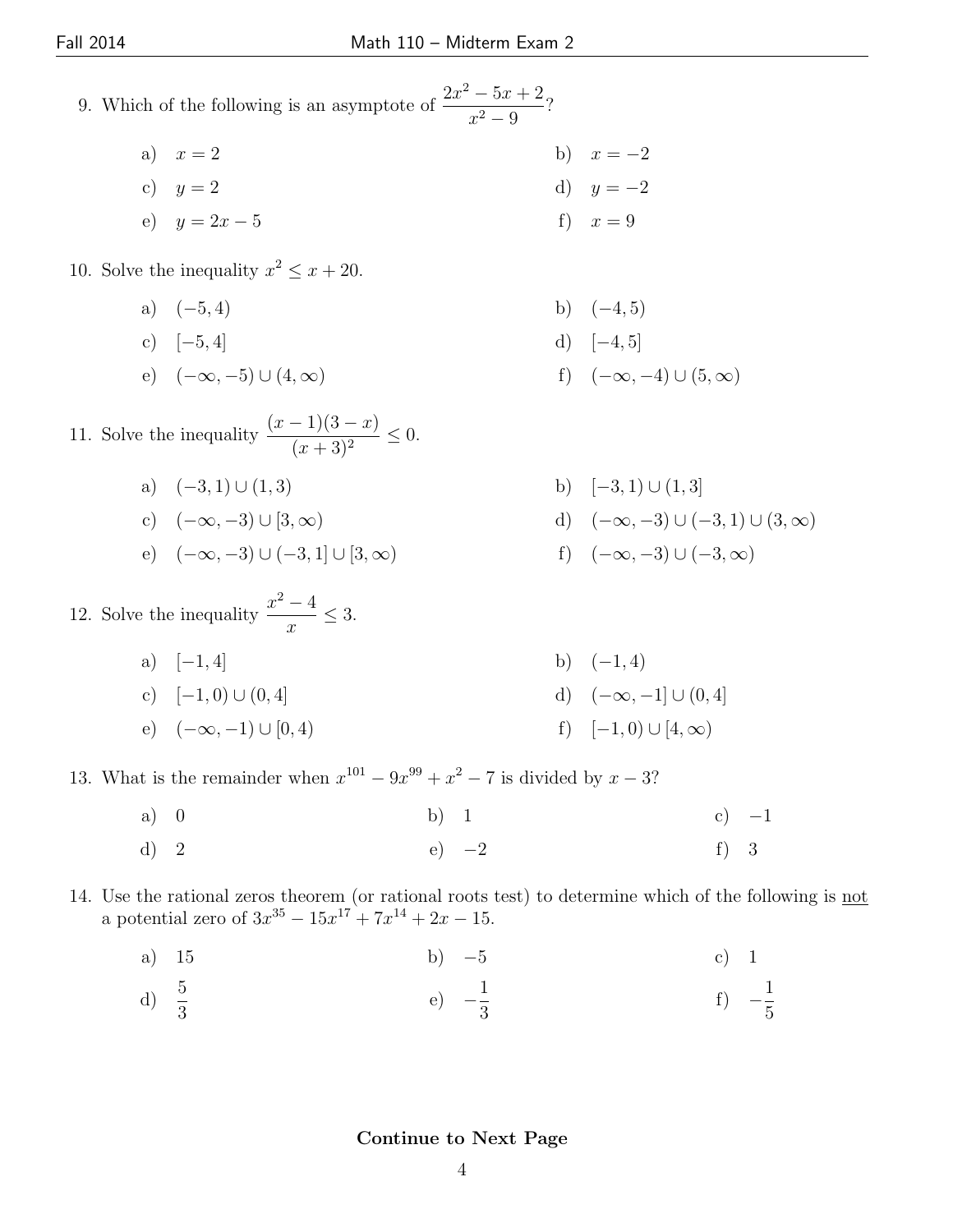15. Does  $x^9 - x^8 - x^7 + 13x^2 - 1$  have any real zeros?

- a) Yes.
- b) No.
- c) Impossible to tell.
- 16. By using the Intermediate Value Theorem (IVT), does  $x^5 + 3x^4 x^3 + x + 2$  have a zero between −1 and 1?
	- a) Yes.
	- b) No.
	- c) IVT is inconclusive.
- 17. Suppose we know that a polynomial  $f(x)$  with real coefficients has zeros 1, 2i, 3i, and 1–i. Then what do we know about the degree of  $f(x)$ ?
	- a) The degree of  $f(x)$  is at most 7.
	- b) The degree of  $f(x)$  is exactly 7.
	- c) The degree of  $f(x)$  is at least 7.
	- d) None of the above.
- 18. Find the sum of the complex zeros of  $x^3 27$ .
	- a) 0 b)  $\frac{3}{2}$ 2 c) − 3 2
	- d) 3 e)  $-3$  f)  $\frac{5}{2}$  $rac{5}{2}$
- 19. Let  $f(x) = x^3 + x^2 x + 15$ . Given that  $1 2i$  is a zero of  $f(x)$ , find the remaining complex zeros.
	- a)  $x = \{1 + 2i\}$  b)  $x = \{1 + 2i, -3\}$  c)  $x = \{1 + 2i, 3\}$

d) 
$$
x = \{1+2i, 1\}
$$
 e)  $x = \{1+2i, -1\}$  f)  $x = \{1+2i, 5\}$ 

20. Form a polynomial of degree four whose coefficients are real numbers and has the zeros 1, 2,  $-4 - i$ .

a) 
$$
x^4 + 5x^3 - 5x^2 - 35x + 34
$$
  
b)  $2x^4 + 5x^3 - 10x^2 - 25x + 68$ 

c) 
$$
x^4 + 7x^3 - 14x^2 + 17x - 34
$$
 d)  $3x^4 + 15x^3 - 2x^2 + 33x + 122$ 

e)  $x^4 - 13x^3 + 26x^2 - 42x - 71$  f)  $-x$  $x^4 + x^3 - 5x^2 - 4x + 1$ 

END OF EXAM